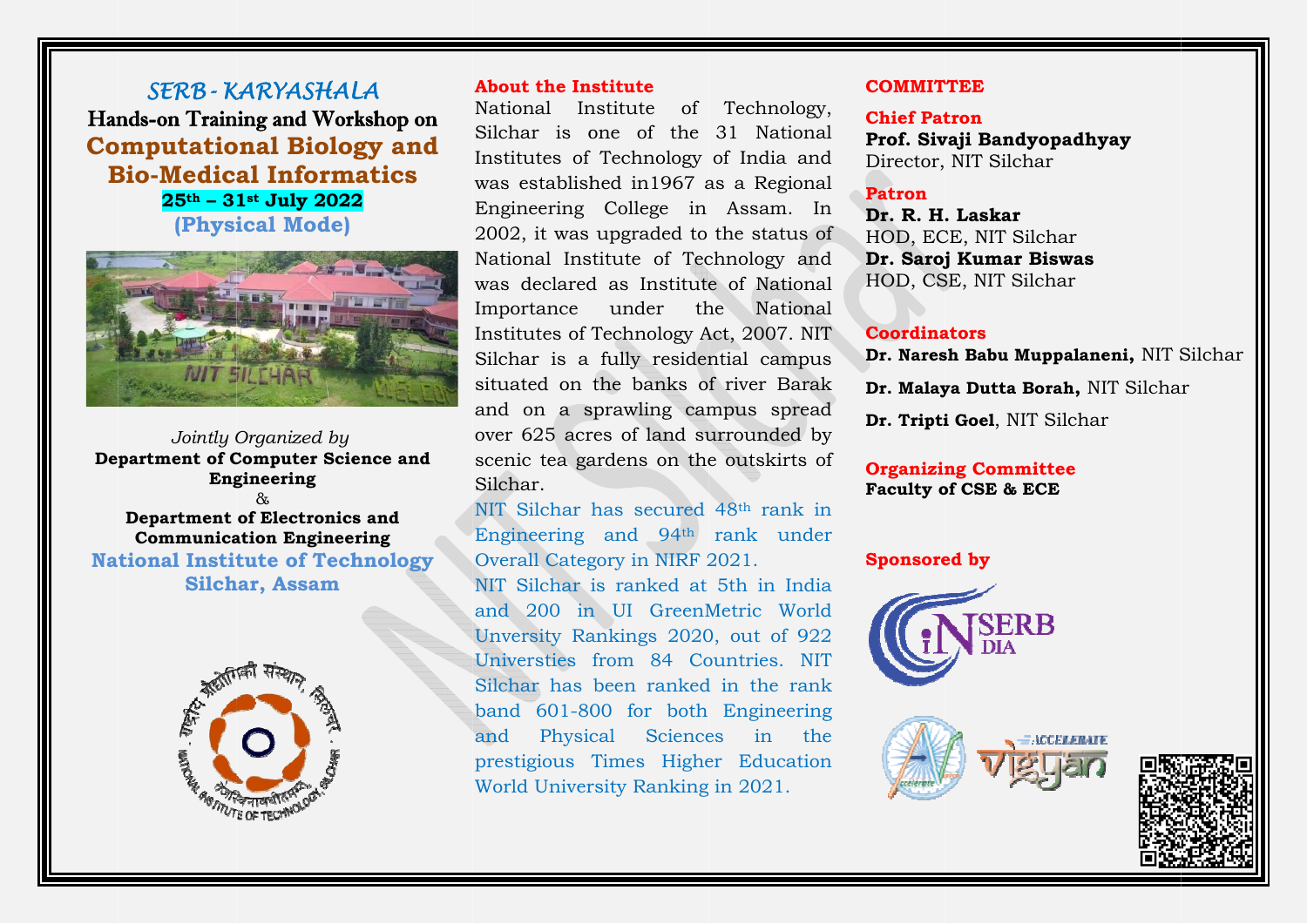## **About the Karyshala Scheme**

KARYASHALA is an effort by the Science and Engineering Research Board (SERB), Government of India via Accelerate Vigyan to improve research productivity of promising PG and Ph.D. students from universities and colleges through high-end workshops on specific themes. This program aims to provide opportunities to acquire specialized research skills

#### **About the Event**

The main objective of the Training and workshop is to provide a discussion platform for PG and PhD students about the latest innovations in the foundations, theories, models and applications for multi-disciplinary research encompassing of Molecular Biology, Structural Biology, Structural Bioinformatics, Computer Aided  $Drug$  Design, medical image analysis, NGS data analysis etc., In recent years, Computational biology and medical informatics have been achieving tremendous unparallel growth making this field to be the most vibrant research area that could aid in the acceleration of the development and discovery of new drugs against combating diseases enhancing the livelihood

quality and life expectancy of the individuals.

Digital medical images are widely used for diagnostic purposes. Our goal is to disseminate the knowledge on algorithms for medical image analysis focusing on enhancement, segmentation, multi-modal registration and classification.

#### **Tentative Resource Persons**

- **Prof. Sumantra Dutta Roy**  IIT Delhi
- **Prof. Ruchika Malhotra**Delhi Technological University
- **Dr. Tapan Kumar Gandhi**  IIT Delhi
- **Dr. Manish Bhatt**  IIT Guwahati
- **Dr. Bala Chakravathy N**. NIT Rourkela
- **Dr. P. Manimaran**University of Hyderabad
- **Dr. M.V. Satish Kumar** Tezpur University
- **Dr. Alok Srivastava**  L V Prasad Eye Institute
- **Dr. Philge Philip**  Excelra Knowledge Solutions **Tentative Topics to be covered**
- Machine Learning for Protein-Protein Interactions, Strucutre prediction
- Structural Bioinformatics
- **Medical Image Processing and Analysis**
- NGS Data Analysis
- Analysis on Medical Images like Retinal image, neuro image, X-ray etc.,
- Machine Learning for Bio-medical applications

#### **Important Dates**

**Last date (Online Registration):** 25.06.2022 **Confirmation by E-mail:** 27.06.2022 **Event Dates:** 25.07.2022 to 31.07.2022

# **Eligibility**

This program is open to Post-Graduate Students and doctoral Students

## **Registration**

## **Registration fee: Nil**

Online Registration for the event through the below link: **https://forms.gle/6P8SW4EVzg4bXL9K6 No.of seats: 25** 

**TA/DA will be provided as per the norms** 

#### **Contact details**

#### **Dr. Naresh Babu Muppalaneni**

Assistant Professor, Dept. of CSE, NIT Silchar Email: nareshbabu@cse.nits.ac.in Mob: +91 889 716 5555

**Dr. Malaya Dutta Borah** 

Assistant Professor, Dept. of CSE, NIT Silchar Email : malayaduttaborah@cse.nits.ac.in

#### **Dr. Tripti Goel**

Assistant Professor, Dept. of ECE, NIT Silchar  $E$ mail  $\cdot$ 



triptigoel@ece.nits.ac.in